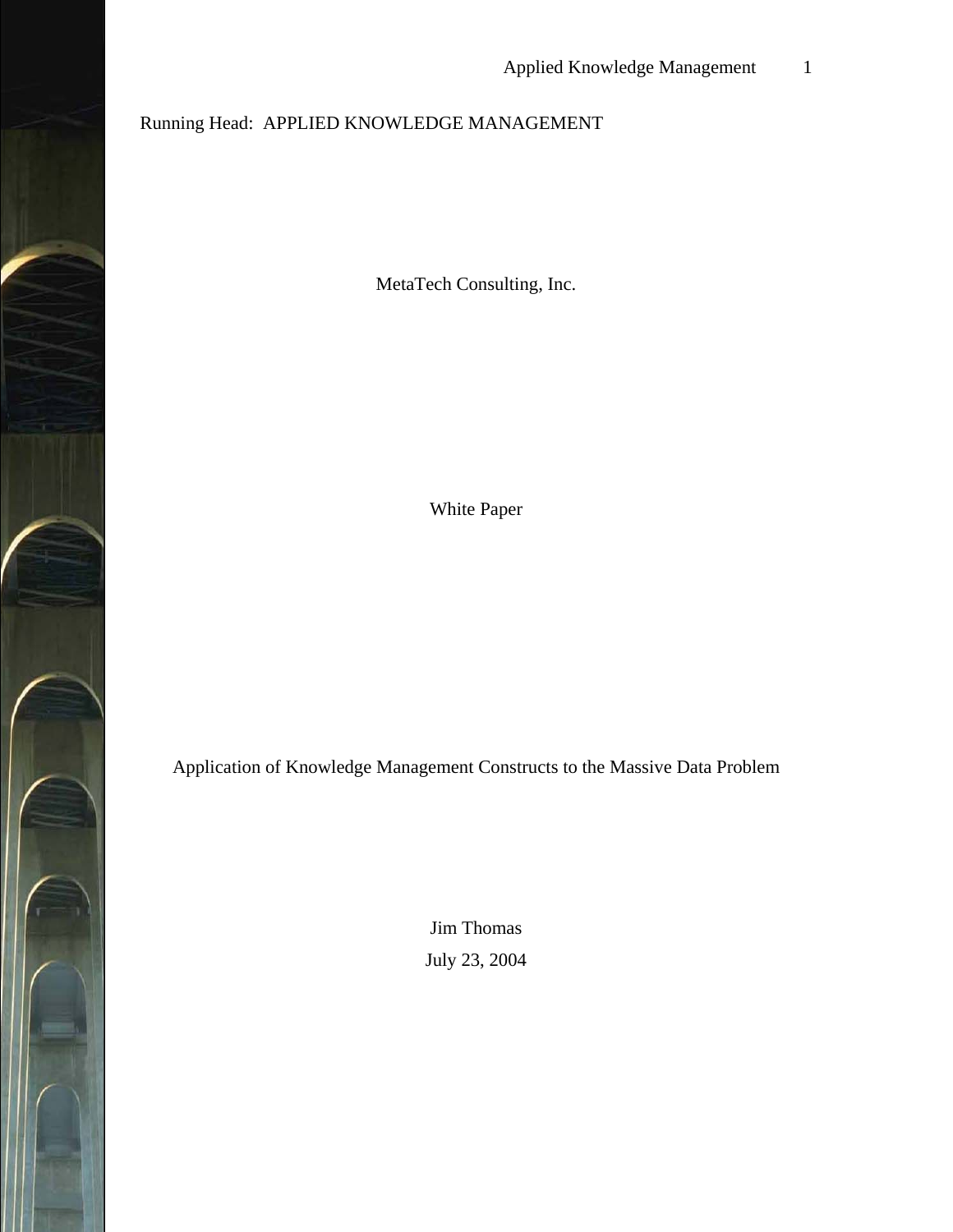Application of Knowledge Management Constructs to the Massive Data Problem

As the scale of centrally managed data stores increase from gigabytes  $(10^9$  bytes of data) to terabytes ( $10^{12}$  bytes of data) to petabytes ( $10^{15}$  bytes of data) and beyond, the challenge of accessing and managing the stored content increases as well. Historically, the common practice used to deal with this phenomenon was to increase the systems administration staff in equal proportion to the increase of data being managed. Such practice is evident in the resource estimation technique commonly employed by Information Technology Managers that derived required manpower by applying a function to the anticipated capacity of the system. For example, at the end of the last decade it was reasonable to estimate three administrators would be required for each terabyte of data.

For previous decades, data management technologies matured roughly on par with the growing storage demands such that as capacity increased it was possible to maintain a constant number of administrators. This encouraged organizations to continue the practice of storing all data indefinitely.

During the past several years, it has become apparent that the rate of increase of required storage capacity is now significantly outpacing the rate of maturity for the administration tools and technologies. The result is that the number of administrators is now increasing at rate proportional to the demand for storage capacity – estimated to be approximately an order of magnitude each 18 months. Maintaining such a steep increase of manpower has proven to be impractical.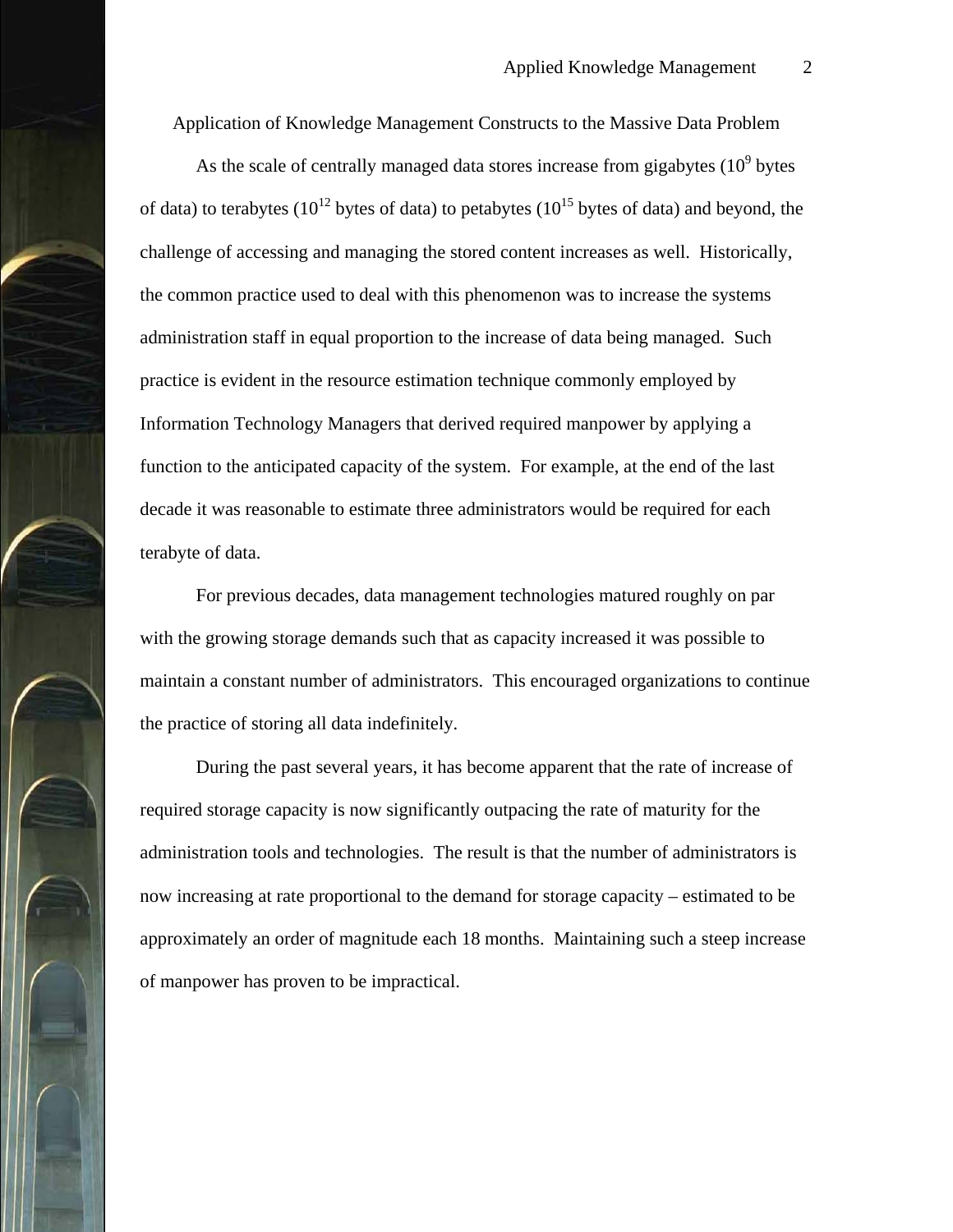#### Background

*Massive Data* is the term applied to collections of data of great volume – generally measured in terms of at least *PetaBytes* (i.e. 10<sup>15</sup> bytes). While simply storing and accessing such quantities of data provide a daunting technical challenges, harvesting the tacit value from these repositories is completely overwhelming.

There are three alternatives that can offset this trend: a) some dramatic increase in capability of information management systems through technology advancement, b) halt the trend of producing more data, and c) become more judicious in deciding how long to persist (e.g. store and manage) content. It has been maintained by this author that, irrespective of the first two alternatives, the third alternative deserves serious consideration. This assertion is based on the thesis that while some data is of inherent value, other data is not and that most, if not all, data diminishes in value over time.

The state-of-the-art of information management systems is such that it is neither possible to ascertain the value of content with some automated of semi-automated process nor to manage content based on *value* even it were known. Therefore, there exists a need to undertake a rigorous study of the related factors and technologies to synthesize some solution with these capabilities.

The scientific and engineering communities exercise applications that execute on sets of data for the purpose of discerning answers to our most challenging problems. The datasets are frequently formed over extended periods of time (e.g. historical records), from sensors that respond with incredible frequency (e.g. real-time flight instrumentation or integrated sensor networks), from sensors that have tremendously broad bandwidth (e.g. spacecraft), or a combination of all three. As the magnitude of the problem has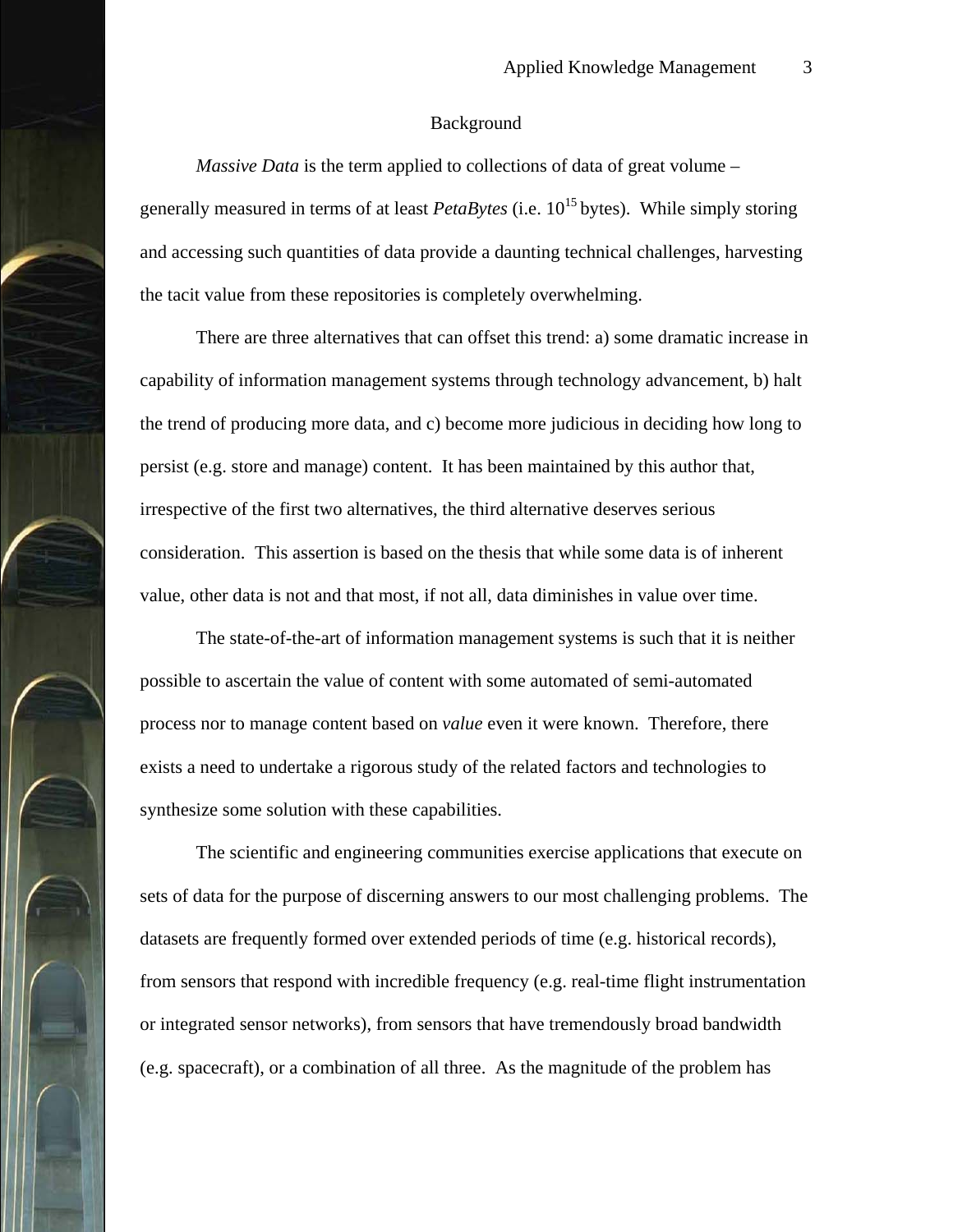shifted from megabytes to petabytes, it has been termed massive data. Further technological maturity is critical to our efforts at exploiting, to the greatest extent possible, the information, knowledge, and intelligence hidden within these massive data sets.

Data, information, and knowledge are often critical to successful business operations. To varying degrees, and at varying stages in their processes, businesses both produce and consume these artifacts. Information technology systems of a business process both constrain and define its capacity to exploit these artifacts over time. Often, even with state of the art technology and expansive budgets, businesses find themselves unable to effectively store, manage, and process all available data – together with information and knowledge – and either actively or passively they must allow the excess to perish.

Each instantiation within each business domain has differing capacity to deal with data which ranges from gigabytes (10<sup>9</sup> bytes of data) to terabytes (10<sup>12</sup> bytes of data) to petabytes  $(10^{15}$  bytes of data). It is this largest scale of data problem that is generally acknowledged as massive data.

#### Architectural Considerations

Any viable solution to the massive data problem must address a number of factors concurrently. Though not an exhaustive listing, a meaningful set of factors is presented presently to provide the audience with a context for subsequent discussions. They include: a) content value, b) risk of discarding content, c) and characteristics of storage media types. Following a brief treatment of each of these, the architecture itself is described.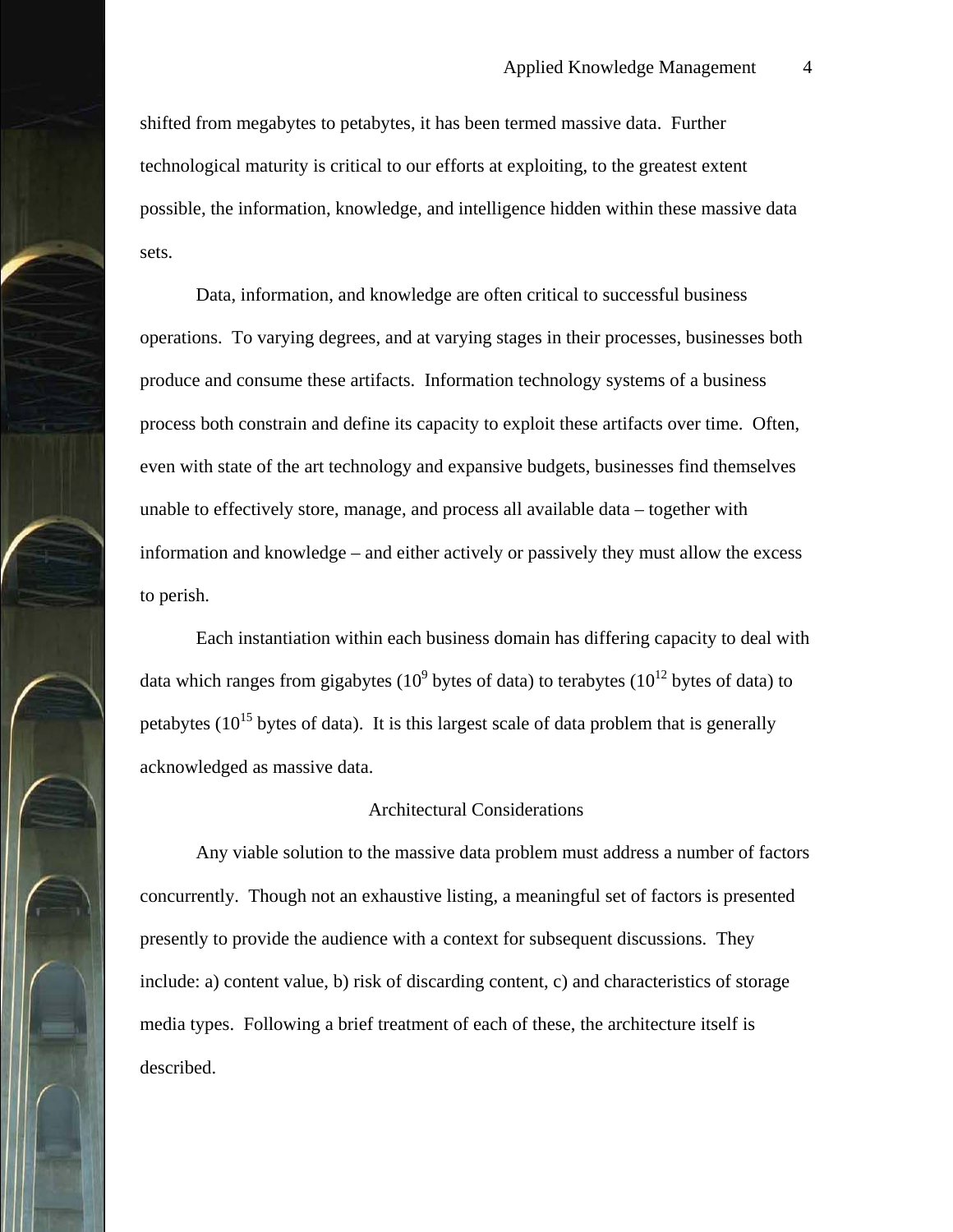## *Content Value*

The assertion: Over time, content diminishes in value. An example from the telecommunications industry is provided for illustrative purposes. When a telephone call is placed, a call records is created. This record will be used to calculate billing charges, for dispute resolution, and as evidence in court if justification warrants. It has significant value to the organization for some period of time. Over time, however, the individual call record becomes less valuable to the organization. Once the bill has been issued, the window for filing a dispute has passed, and the legal retention period has come and gone, it is difficult to argue the call record has *any* value remaining.

It is certain that some statistical information derived from the collection of call records – of which the record is a part – will continue to have value. The company is certain to have interest in maintaining knowledge of how usage changes over time. As an example of the value of summarized or aggregated data, one need only consider how the telecommunications industry is assessing the impact of cell phones on the traditional telephone market.

It is not suggested that the value diminishes at a regular or linear rate. In many cases, such as in the aforementioned telecommunications example, the value diminishes at some irregular interval in the form of a step function. A useful characterization of an efficient Information Management System is one that has the greatest ratio of valuable content to total content.

#### *Risk*

In this context, the term *risk* is used to mean the probability that there will be a need for content after it is permanently deleted from an information system. Intuition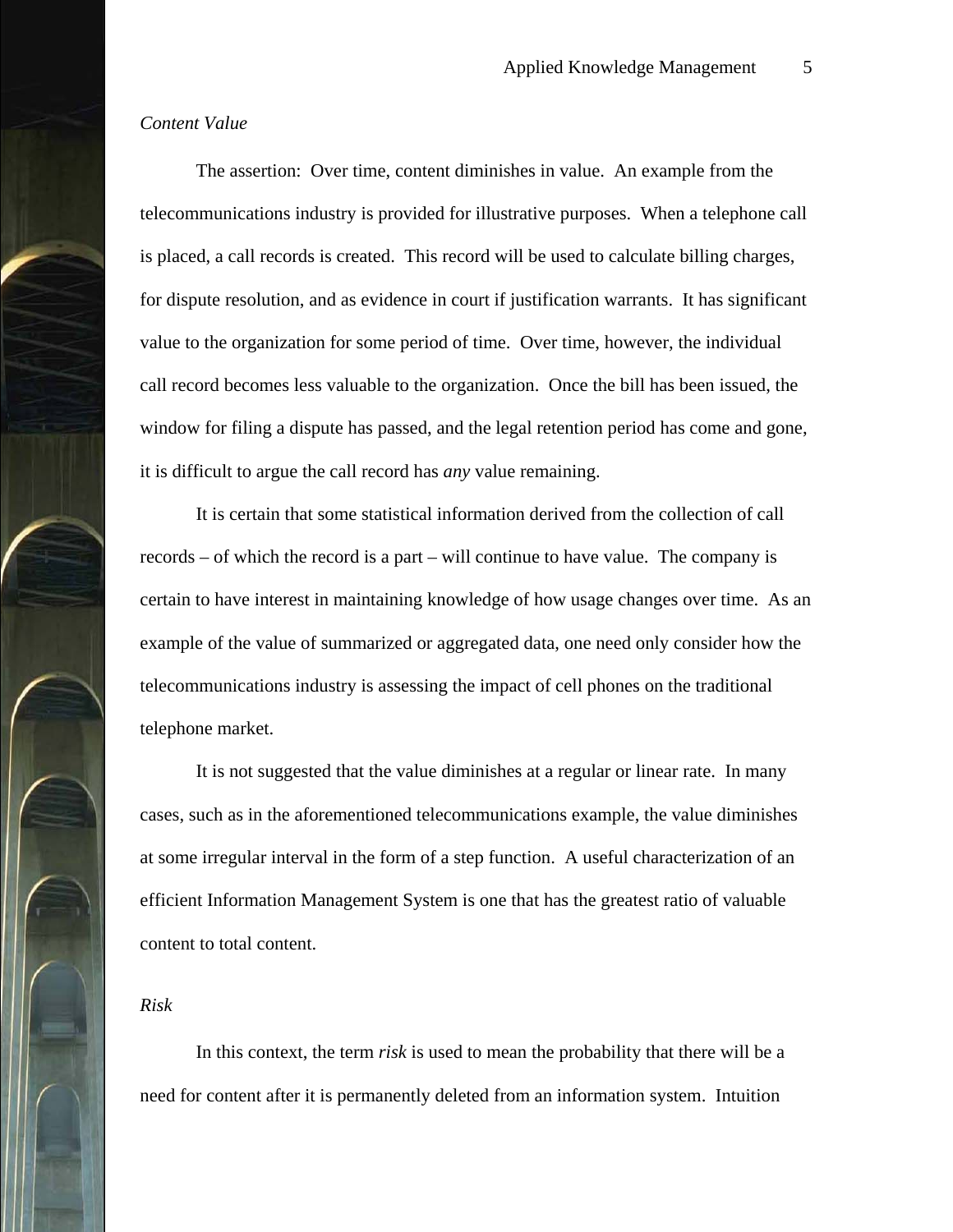suggests that the risk associated with expunging content varies with time in proportion to the value of given content. This implies that, in general, the risk of purging data is greatest immediately after it is received and that it decreases with time. A second useful characterization of an efficient Information Management System is one that has the greatest ratio between content with a high probability of use to total content.

#### *Media Capacity, Cost, and Performance*

When architecting an Information Management Solution, one must consider the media onto which the content will be stored. In solutions designed to scale to support massive data, solid-state (e.g. memory or RAM), hard-disk drives, and magnetic tape cartridges will each likely be used in some proportion. Though solid-state media has the most desirable performance characteristics, it would be prohibitively expensive to build even a multi-terabyte storage solution only this type of storage media. Disk-drives have been the compromise between solid-state and magnetic tape cartridges which are less expensive but lack the performance requirements of online processing systems.

The status quo of the storage hierarchy has become less rigid in recent years with the advent of robotic tape libraries that stripe data across multiple tapes cartridges to achieve an aggregate performance approaching that of disk-drives. Techniques like this one have stratified both the disk and tape markets into two layers: high performance and low performance. An additional characterization of an efficient Information Management System that is useful is one that has the greatest ratio of the measure of performance and the least total cost of media. A measure of performance must include satisfaction of user's requests, ingest rate, access rate, reliability, availability, and sustained transfer rate.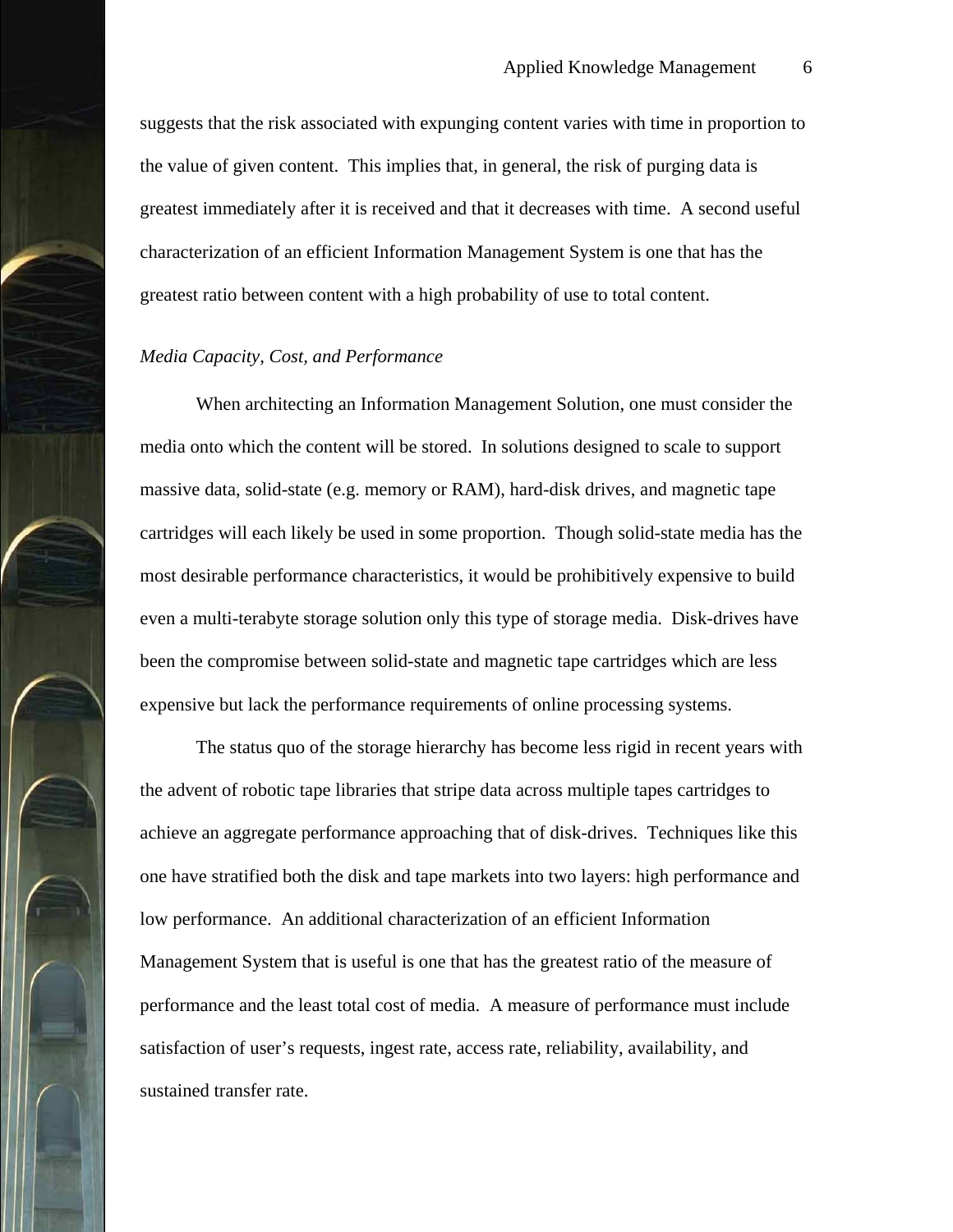#### Proposed Solution

The remainder of this paper presents a notional Information Management Architecture (IMA) as illustrated in Figure 1. A specific treatment is given for certain key components of the architecture together with a discussion of the *Knowledge Management* principles that are considered to hold promise in mitigating unwieldy increase of capacity.

#### *Data Cleansing and Preparation Function*

Data arriving for ingest into an IMA is frequently of inconsistent quality. Furthermore, data often arrives without regard to sequence dependencies that might exist independent of any given information feed. For example, information may arrive as streaming data from an online transaction processing system with information on purchases at point of sale terminals. A second feed into the system containing account summary information may arrive as the result of a batch process run at the end of each business. If a customer established an account on the same day as they performed their initial transaction the transaction would arrive at the IMA prior to knowledge of an account.

For this reason, and countless others, data presented for ingest into the IMA is staged in a *cache* until all requirements for ingest are satisfied. As the *Cleansing and Preparation* function can be CPU intensive, the *cache* also functions as a buffer to prevent data loss during periods when it is arriving quicker than it can be ingested. *Cleansing and Preparation* is driven by a set of business rules that, though complex, are well understood and tractable.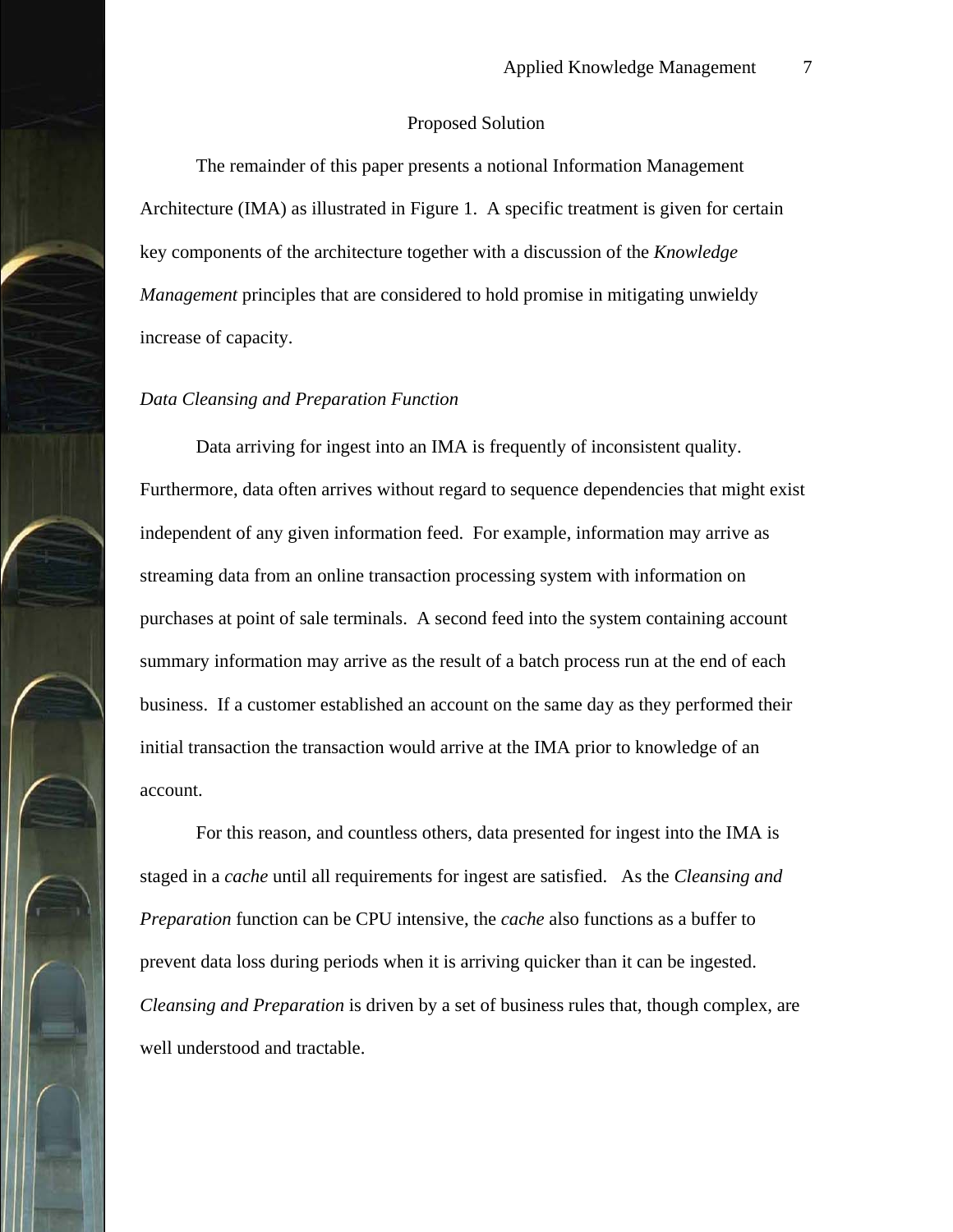## *Classification Function*

In an attempt to minimize the total capacity of the IMA and to ensure optimum usage of the storage media used, the IMA classifies content during ingest. The *Classification* function assesses given characteristics (e.g. source, quality, uniqueness) of the arriving data against rules to determine the best period of retention and media. The content is tagged with this information such that the *Cross Media Manager* can store the content appropriately. The aging rules result in a *purge-on-date* that can key the storage system when it should perform its *garbage collection* to reclaim capacity. Similarly, the migration rules result in a *media identifier* and a *migrate-date* that is used by the *Cross Media Manager*.

## *Aging Engine*

As the rules that drive the decision of when to age data from the system may change over time, the storage systems engages the *Aging Engine* to reevaluate the *purgeon-date* prior to expunging the content from the system. If the new rules dictate, the *purge-on-date* is adjusted to some later date. Otherwise, the *Aging Engine* provides notice to the storage system to include the content in the next *garbage collection* activity. Metrics are forwarded from the *Aging Engine* to the *Rules Management* function for evaluation.

# *Migration Engine*

Similarly, the rules that drive the decision of which media to use to store the data may also change over time. The *Cross Media Manager*, the storage system component responsible for placing and locating content within the storage system, engages the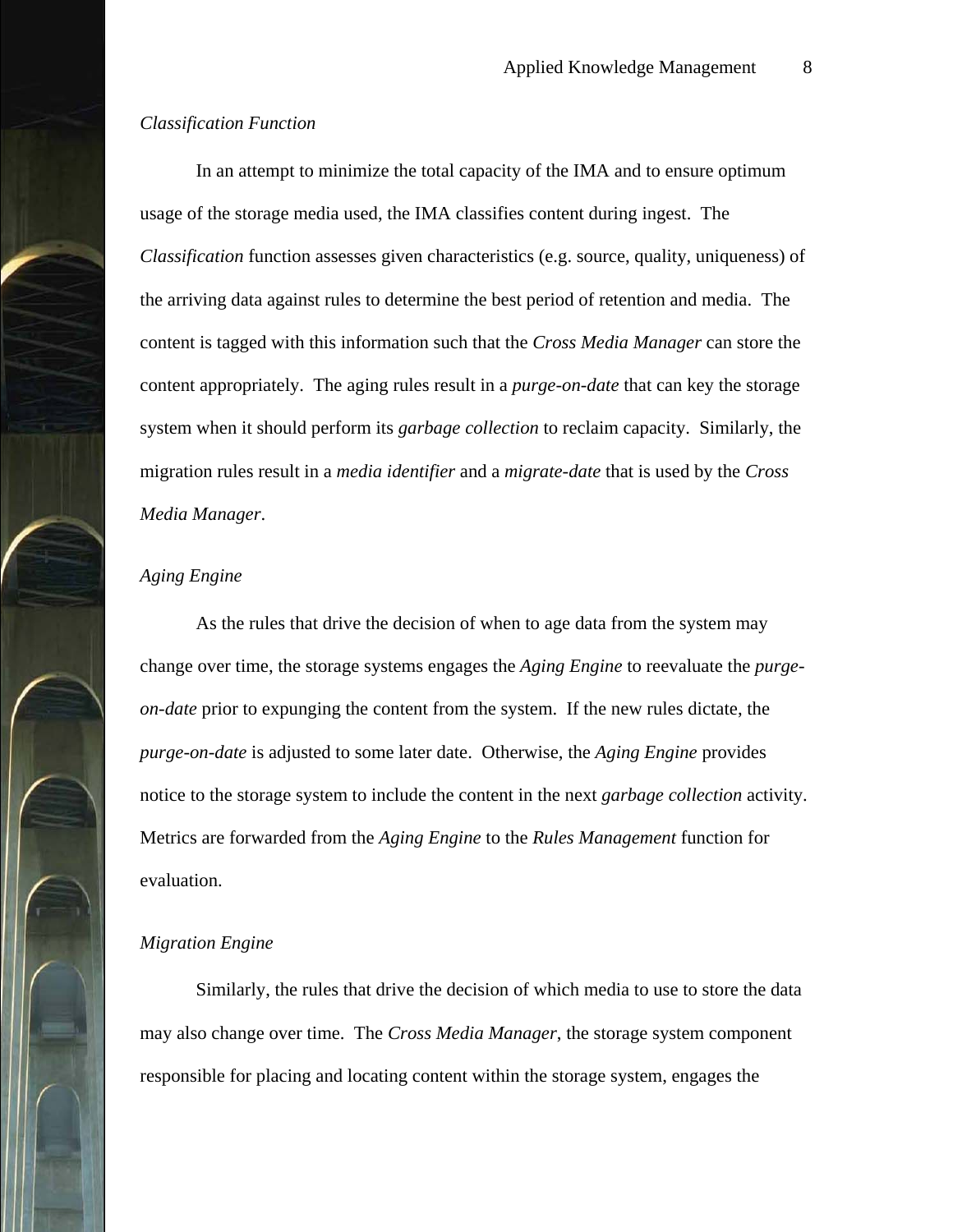*Migration Engine* to reevaluate the *media identifier* and a *migrate-date* prior to moving content between storage media. If the new rules dictate, the *migrate-date* is adjusted to some later date. Otherwise, the *Migration Engine* provides notice to the *Cross Media Manager* of the new *media identifier* and a *migrate-date* such that it can move the content to the target media. Metrics are forwarded from the *Migration Engine* to the *Rules Management* function for evaluation.

#### *Cross Media Manager*

As previously mentioned, this is the storage system component responsible for placing and locating content within the storage system. Additionally, this component provides metrics on the capacity and composition of the total and available storage system to the *Rule Management* function. This information will influence the aggressiveness of the ageing and migration rules.

#### *Access and Query Management Function*

This function facilitates access to stored data by users (e.g. people as well as processes). This component provides metrics to the *Rule Management* function on the satisfaction of queries as well as on the queries themselves. This profile information will also influence the aggressiveness of the ageing and migration rules.

#### *Rules Management Function*

This function aggregates the metrics collected from each of the other functions within the IMA for the purpose of optimizing the aging and migration rules. Unlike the other functions that are driven by well understood and tractable rules, the *Rules Management* function does not. In traditional information management systems, this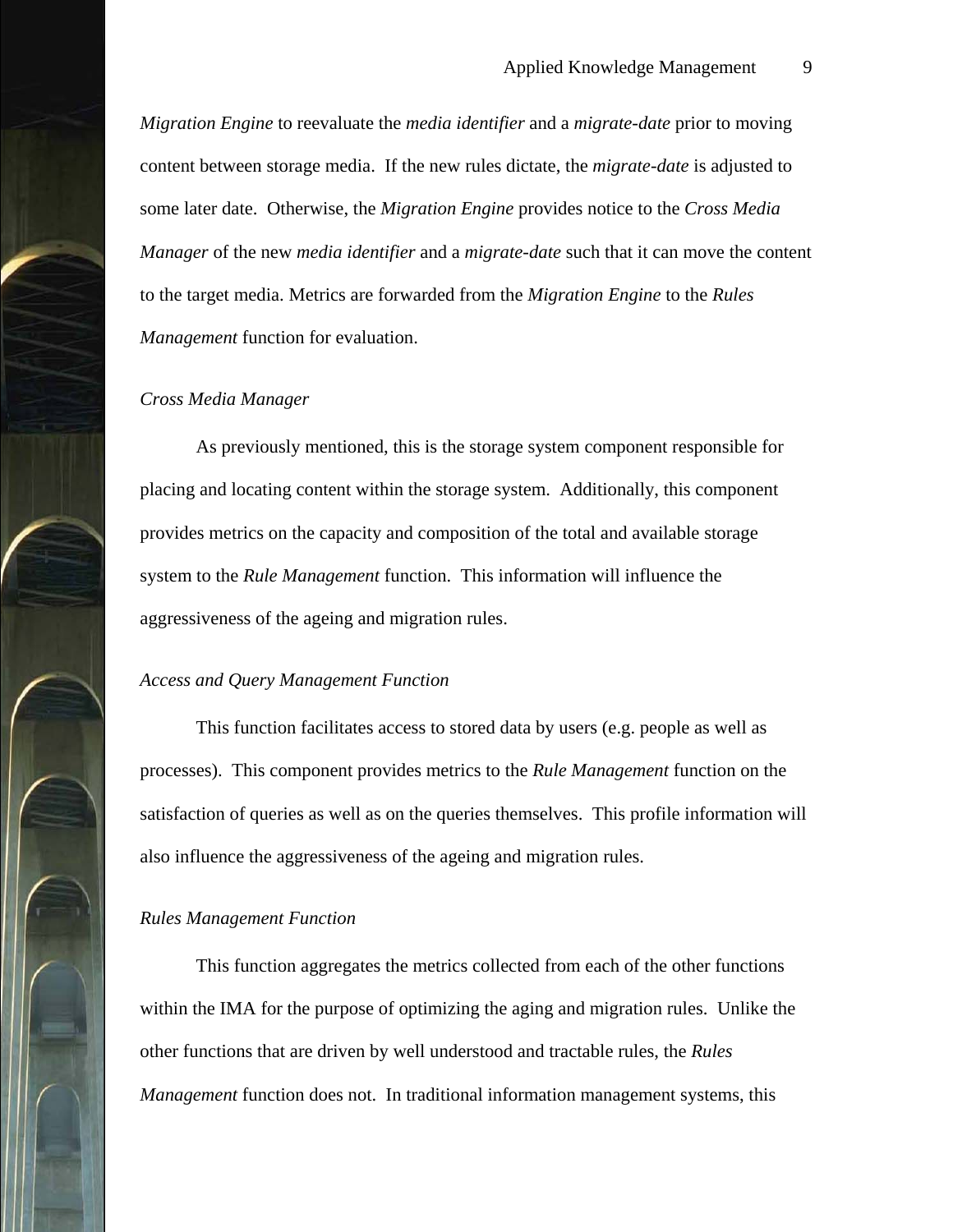function relies on heuristics and the intuition of the systems administrator. In the IMA, a more sophisticated technique to rules management is employed. This techniques, together with that used buy the other functions, are treated presently.

Application of Knowledge Management Constructs

This section of the paper partitions the previously discussed components of the IMA based on meaningful characteristics. The first set of components is characterized by the ability to derive a result through well understood rules. The remaining set of components is characterized by the lack of tractable rules to derive a required result. Each set is discussed as an application of the Knowledge Management construct that best satisfies its demand. The two constructs that will be covered are *Expert System* and *Neural Networks*. The discussion will conclude by addressing the processing modalities issues relevant to the sets of data and the appropriate constructs.

## *Application of the Expert System Construct*

Most of the functions of the IMA can be driven by well understood and tractable rules. These include a) the Data Cleansing and Preparation function, b) the Classification function, c) the Aging Engine, and d) the Migration Engine. For each of these functions, it is possible to codify the business rules and to execute them in some optimal way. Though these rules may be complex and may, at times, appear counter intuitive, they are solvable. This common characteristic of these functions support the architectural design decision to solve them through *Expert System* technologies and techniques. Specific examples of the use of Expert Systems approach include the assignment of data to a given class within the *Classification* function and determining the optimum retention period assigned to each class of data.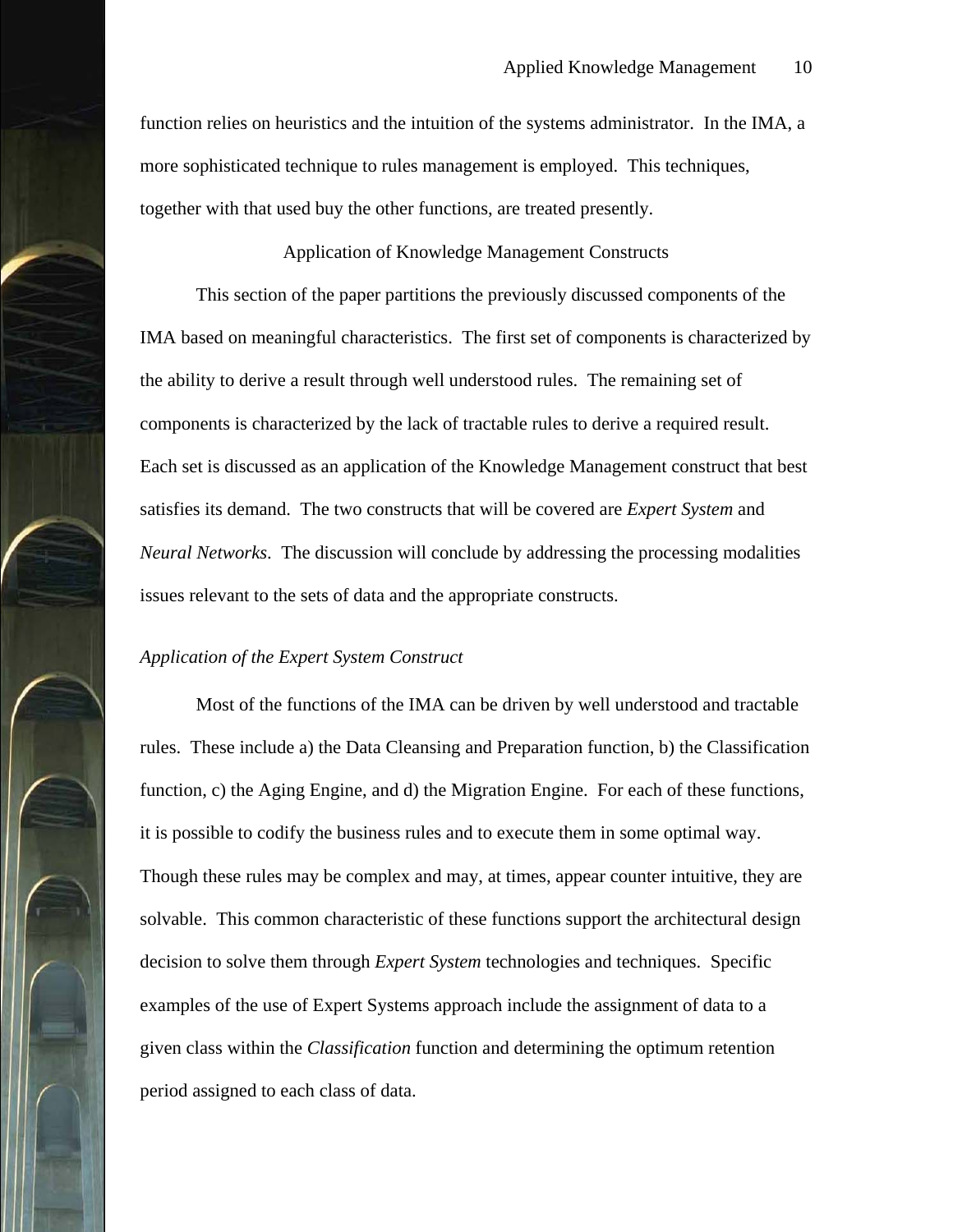## *Application of the Neural Network Construct*

The *Rules Management* function, having historical data to evaluate rather than tractable rules, is not an ideal candidate for an *Expert Systems* solution. Rather, a *Neural Network* solution is an ideal implementation for the challenge of optimization of the rules. Each set of data ingested into the IMA results in a set of metrics. Likewise, on each occurrence of data being purged (or consider for purging) or migrated (or considered for migration) metrics are produced. Also, with each query by users, further metrics are generated. These processes result in a large set of the historical. The *neural network* solution can mine through the metric to determine if the rules for classification are correct and if the rules for aging and migration for each class of data are optimum.

## *Processing Modalities*

As the processing is tremendous for complex *neural networks* on deep sets of data, the IMA *Rules Management* function would be conducted offline rather than in real time. The *Expert Systems* rules, on the other hand, can be efficiently evaluated at online processing rates. Where the ingest rates are extreme, the rules can be applied in a massively paralleled scheme. Furthermore, the rules can be encoded in hardware such as with *Field Programmable Gate Arrays*. Though this solution is costly, it is feasible in some of the most demanding large scale implementations.

#### Conclusion

Information Management Systems designed to solve the needs of Massive Data require a novel approach to architecture. It is necessary to construct a set of functions that employ an optimized set of rules that provide an automated or semi-automated management scheme minimizing the quantity of unneeded content persisted and the most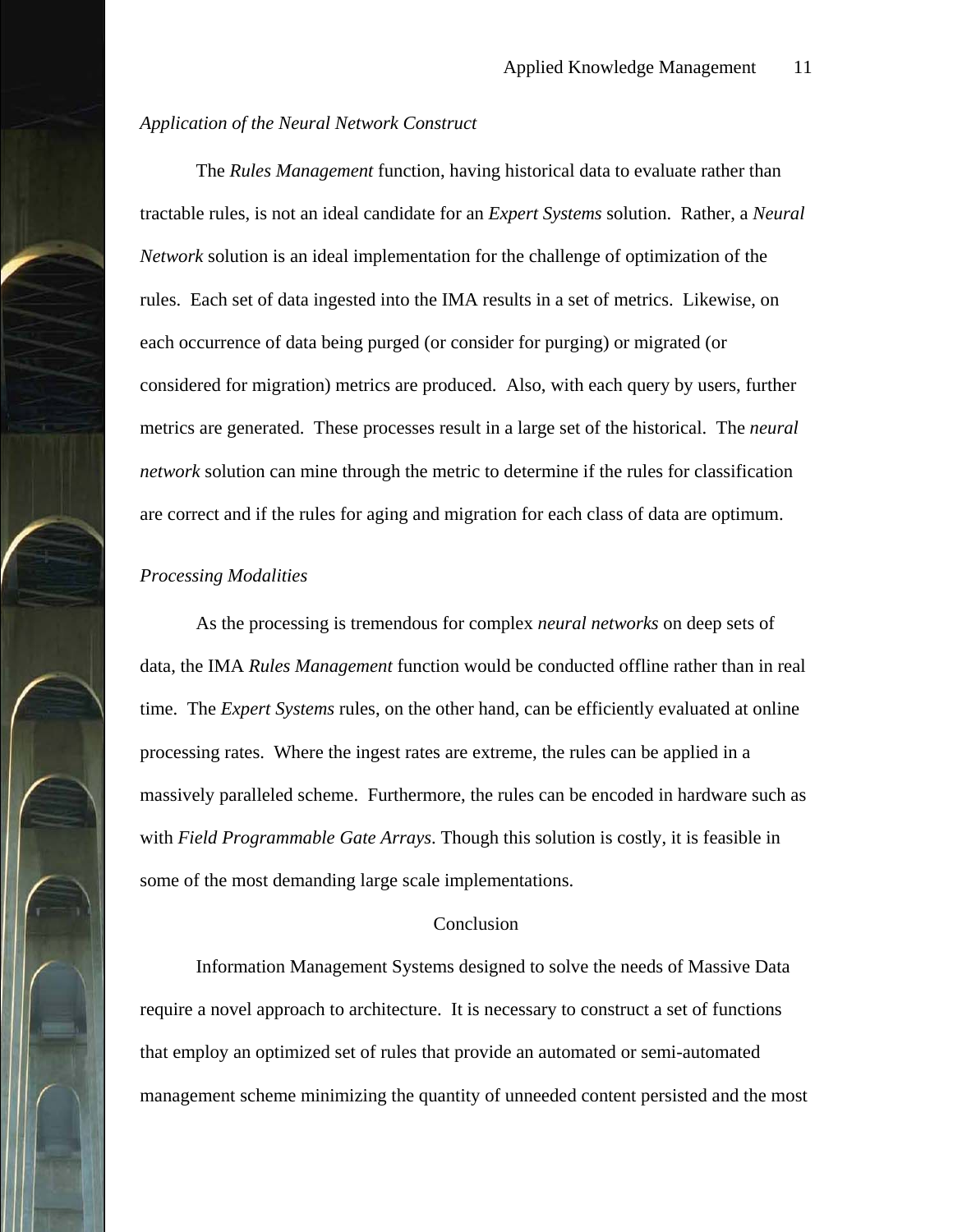appropriate utilization of the media used. With an understanding of the functions involved, it was determined that an *Expert Systems* approach was the most suitable for executing the various rules and that a *Neural Network* approach was the appropriate solution for ensuring the rules remained optimum over time.